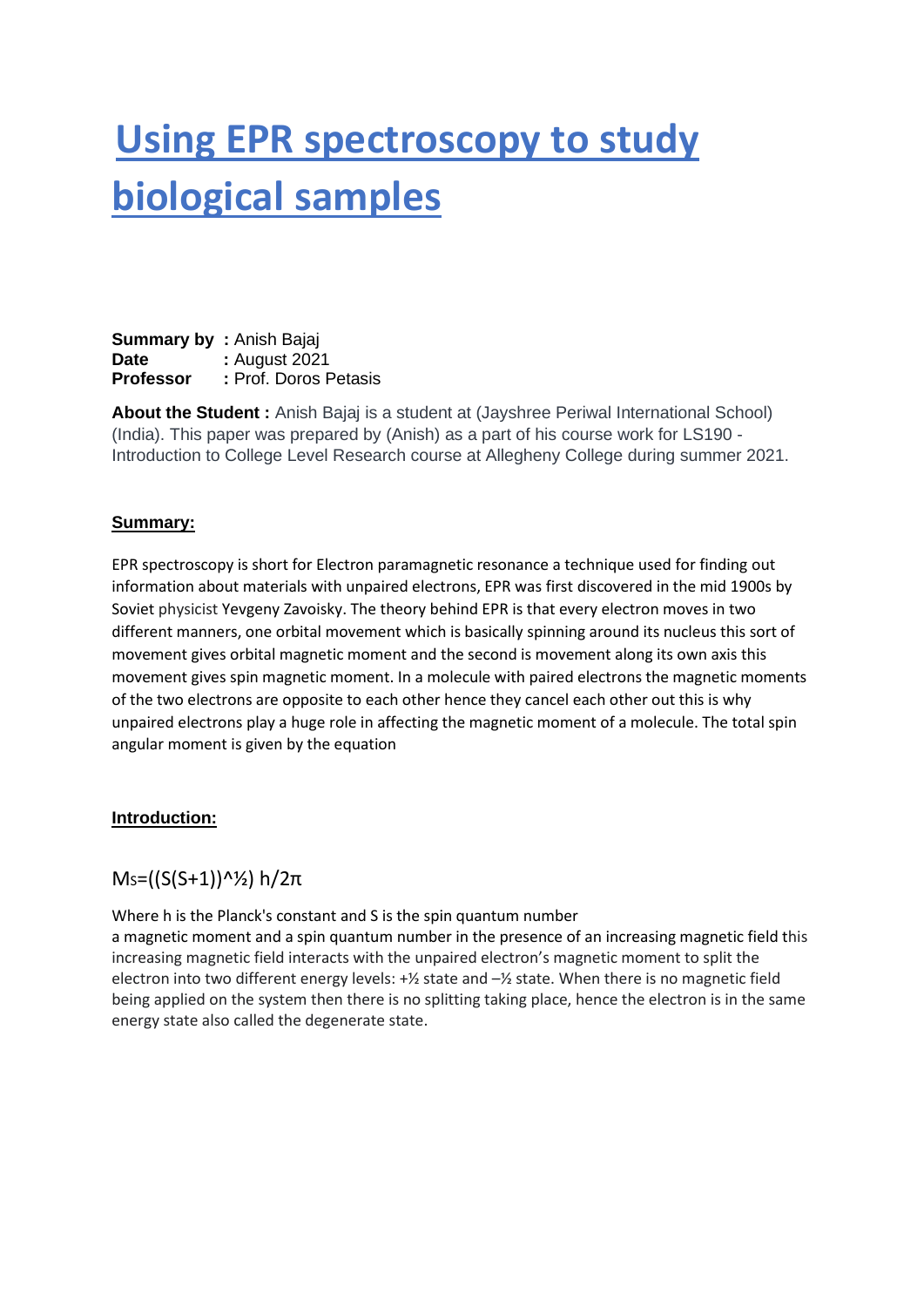

Figure 1: The Zeeman effect

Due to this split the electrons' energy levels get split into two: +1/2gμB and –1/2gμB (as shown in figure 1) with g as the g-factor, μ as the Bohr magneton (a physical constant) and B as the magnetic field.

In the graph there can also be seen a small parabola emerging from the x axis, this parabola represents the resonance occurring in the system, this occurs when the difference between the two energy levels becomes so high so as to that it matches the energy of the microwave radiation it is being subjected to. This situation is called resonance and is given by:

#### **hv=ΔE= gμB**

Where **hv** represents the energy level of the radiation (v- frequency of Electromagnetic wave, **h**-Planck's constant), **ΔE** is the energy difference between the two electron states which is also given as **g μB**.

An EPR spectrometer was used to perform the experiment, the diagrammatic description of EPR spectrometer ig given below.

Sometimes the absorption spectrum can look a little different and there can be multiple absorptions taking place one after the other, such scenarios are represented by hyperfine structures, this occurs when a nuclei of the atom interacts with the unpaired electron (such interaction is only possible when the nuclei have a spin).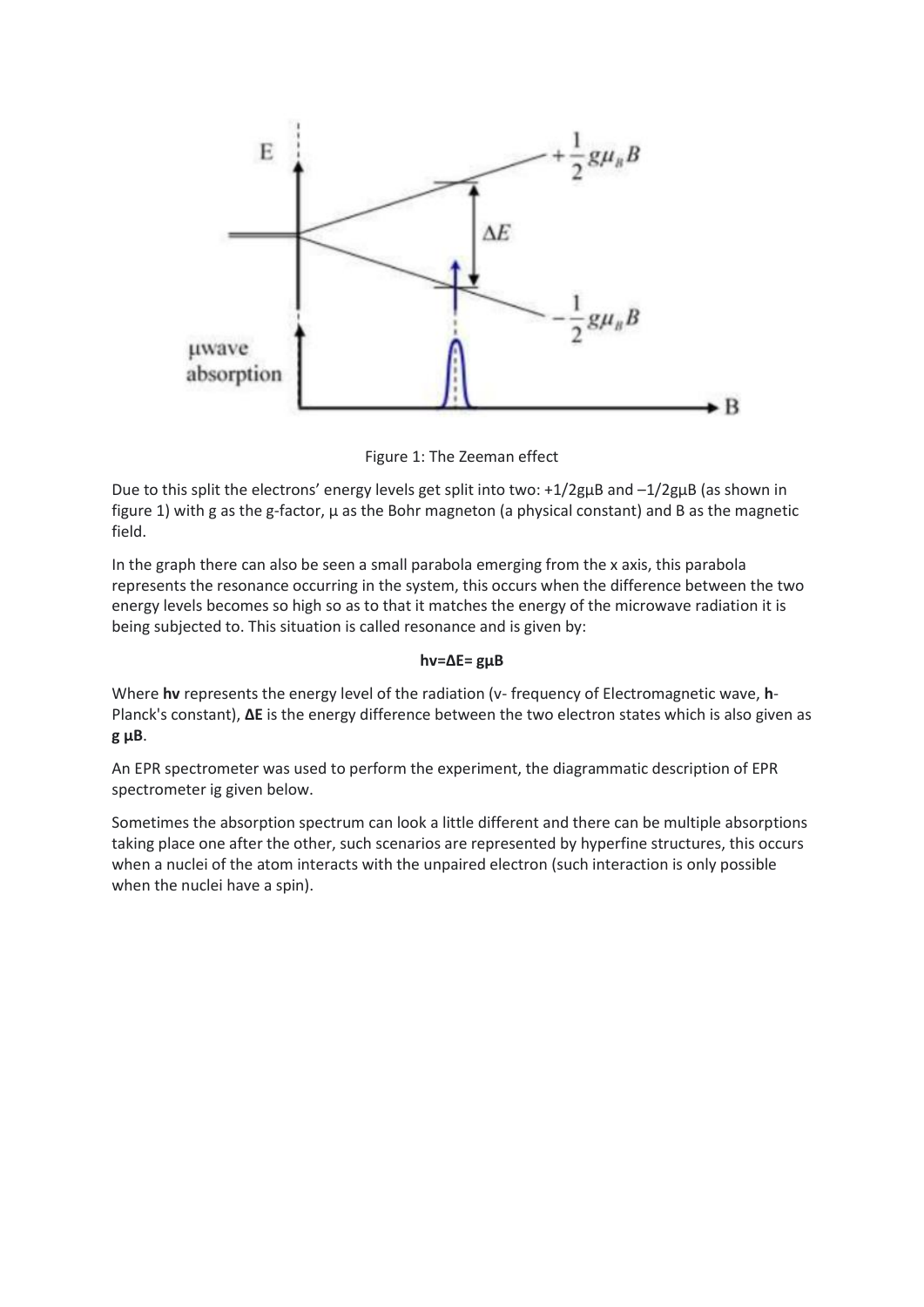

- 1. The purpose of each equipment is described in brief below.
- 2. The klystron provides the system with the microwave radiation of constant frequency
- 3. the leveller, isolator and reference arm play a role in guiding the wave towards the resonant cavity.
- 4. The sample is kept inside the resonant cavity which detects the absorption signal
- 5. The electromagnet provides the applied magnetic field
- 6. A liquid nitrogen flow crystal surrounds the resonant cavity, to cool down the sample and conduct low temperature spectroscopy.

The samples used for the experiment were DPPH, myoglobin in different solutes namely, myoglobin dry, myoglobin in water (H2O), myoglobin in glycerol and MnCl2. ]

The following readings were recorded Temp, Microwave power, Microwave Frequency, Modulation frequency, Modulation field

The following graphs were obtained:

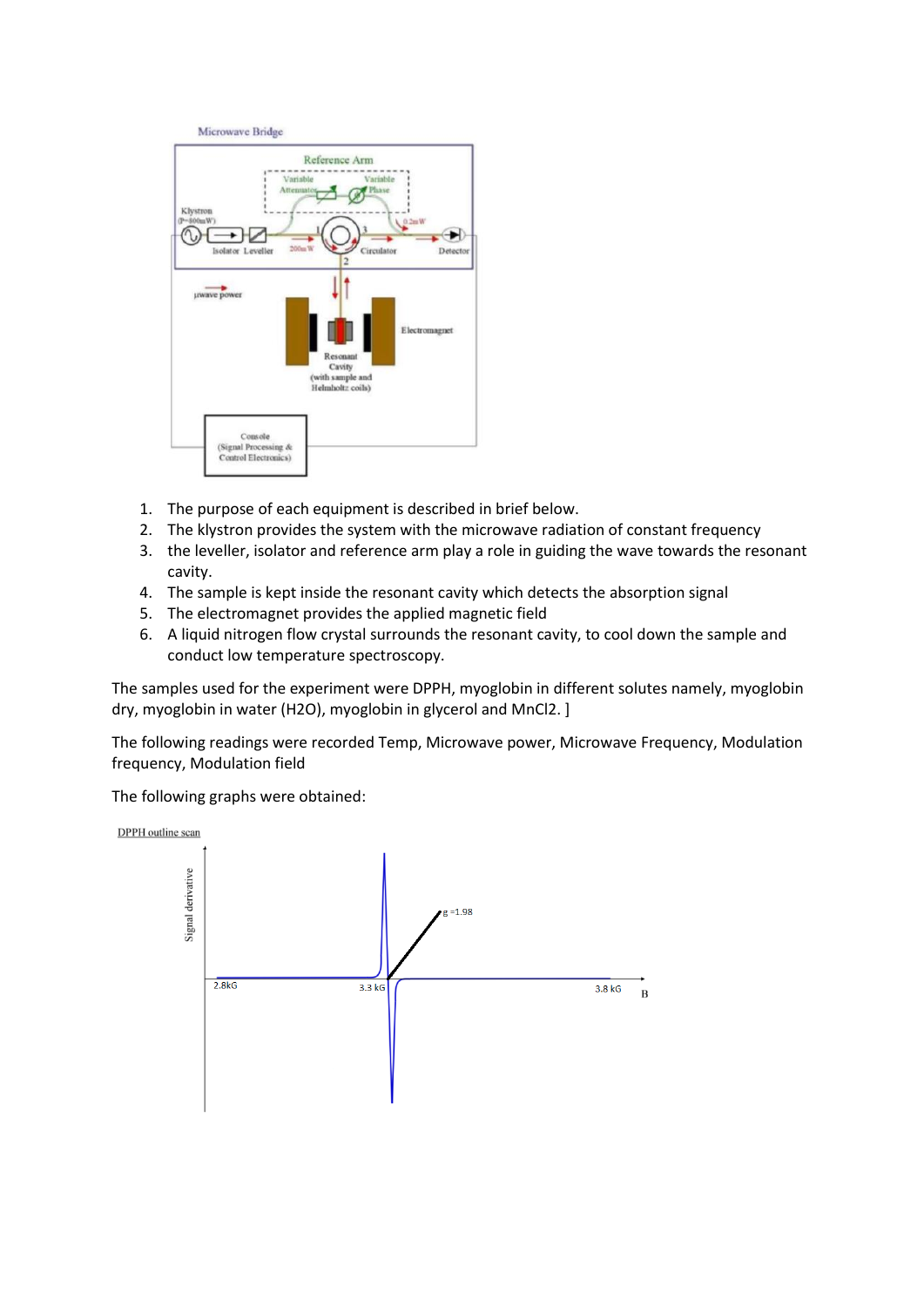

 $3.23 kG$